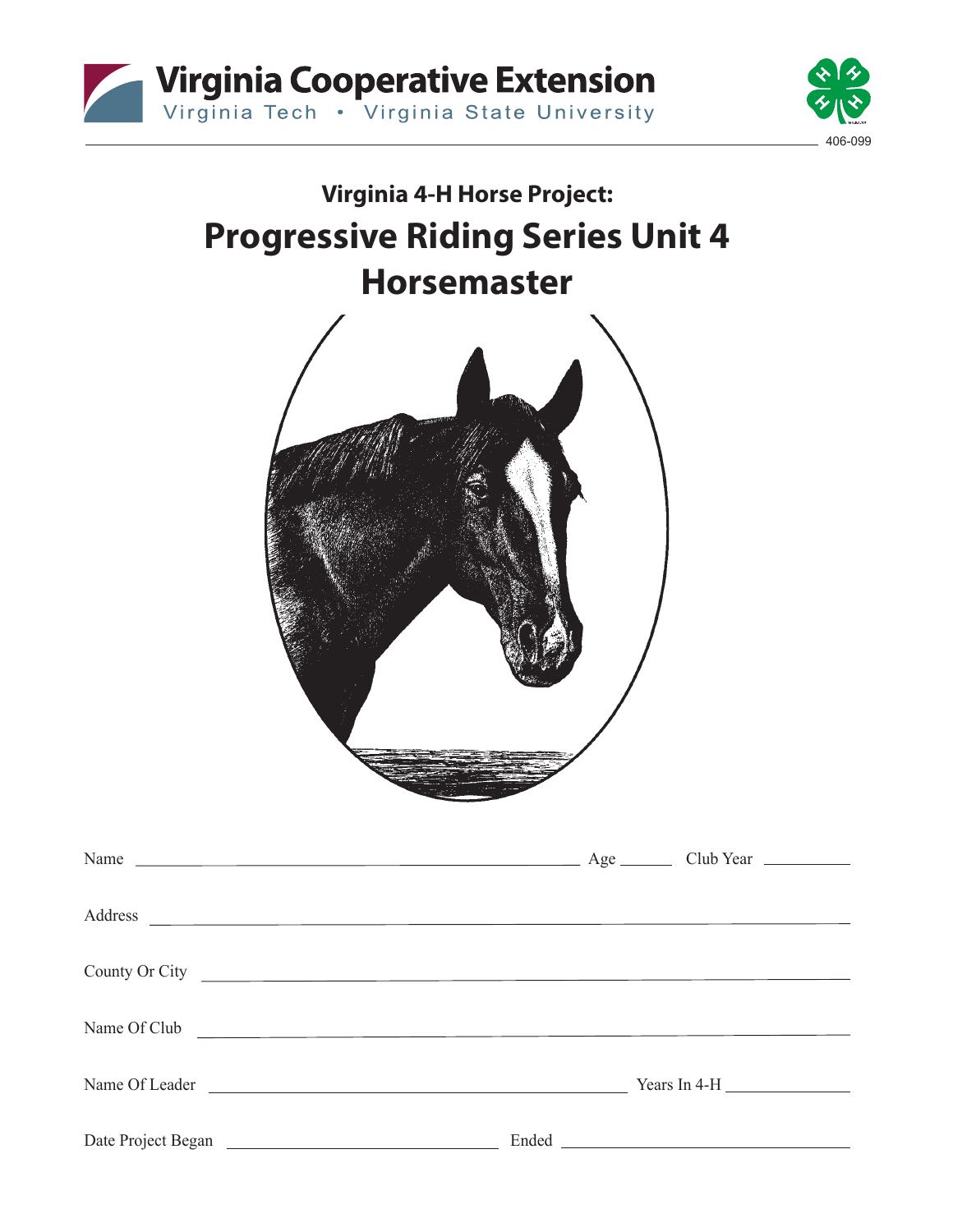## **Progressive Riding Series Unit 4: Horsemaster**

*Celeste C. Crisman, Equine Extension Specialist - Youth, Virginia Tech*

## **Directions:**

Members should also enroll in the Horse Management project and keep an accurate and up-to-date management record. Participation in the riding series is strictly on an elective basis. The riding projects should be closely supervised by a horse-project leader. Numerous standard references may be used for completing the diagrams, questions, etc. Members should have the basic equipment for riding and the use of a suitable riding animal.

All leaders should obtain all of the materials available and review project opportunities. Programs may be adjusted to local needs and use under the direct supervision of Extension agents and leaders. Age requirements for completing the riding units are as follows: Novice – 10 years or older; Horseman – 13 years or older; Horsemaster – 16 years or older. Horsemasters should be expert horsemen and top-notch 4-H members capable of professional contributions to and employment in the industry.

Members may enroll for each unit as many times as desirable and may progress according to their interests and abilities. Many will not advance beyond the first or second levels. There should be no special distinction between levels as far as youth development is concerned. The goal is not to make Horsemasters out of all who are interested in horses. Horsemasters may continue on as teen leaders, repeat the unit, or design new horse projects.

Members may complete some tests on horses other than their own project animals. Most projects should be on a project-year basis but progression should not necessarily be limited to this. The projects will require inspectors for certain tests. The selection and implementation of this should be arranged at the local level and/or county level. Leaders can establish the appropriate procedures and approvals for inspectors at these levels. The tests are not competitive and many tests can be replaced by alternative tests designed by leaders according to local needs and interests.

All new members should enroll in the basic unit. Those who have previous experience should be advanced into the higher units as soon as they demonstrate that they are capable. A member may be working on sections in two or more units at the same time, then complete each unit as his or her age fills the requirement. Those working on the Horsemaster project may use more than one horse for the 50-mile ride. A distance rider and/or veterinarian should supervise this ride. The basic unit may be used for new members prior to admitting them to the novice unit or used for any members not wishing to go through the progressive series. Completing the basic unit prior to enrolling in the novice unit is a requirement. The completed Horsemaster book should be sent to the state Extension Horse Specialist for review and approval.

#### **You must complete the Horseman project before you complete the Horsemaster project.**

Date you completed the Horseman unit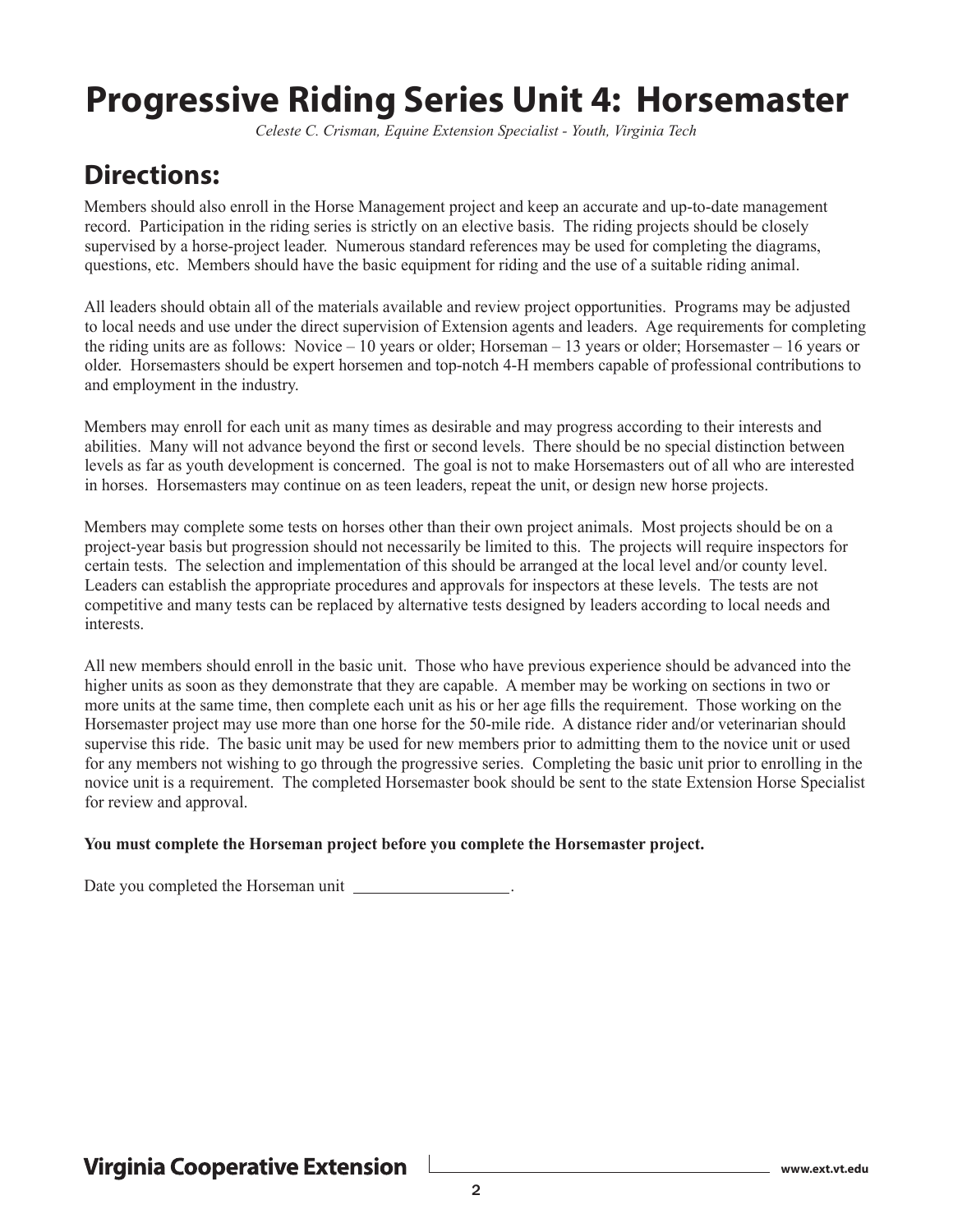## **Section 1 – Experience**

A. **Riding Record** (Minimum of 300 hours in this unit)

| Month     | Type of Riding | Hours |
|-----------|----------------|-------|
| September |                |       |
| October   |                |       |
| November  |                |       |
| December  |                |       |
| January   |                |       |
| February  |                |       |
| March     |                |       |
| April     |                |       |
| May       |                |       |
| June      |                |       |
| July      |                |       |
| August    |                |       |
|           | Total          |       |

B. **District and State 4-H Horse Events participated in:** You must have participated in at least three different district events and two different state events as follows – show, judging contest, horse communication contest, horse bowl, horse school, Congress, horse camp, competitive ride, combined training event, packing or camping ride, pleasure ride. State events may be substituted for district events. Only two shows may be counted.

| Date | Event | Location |
|------|-------|----------|
|      |       |          |
|      |       |          |
|      |       |          |
|      |       |          |
|      |       |          |
|      |       |          |
|      |       |          |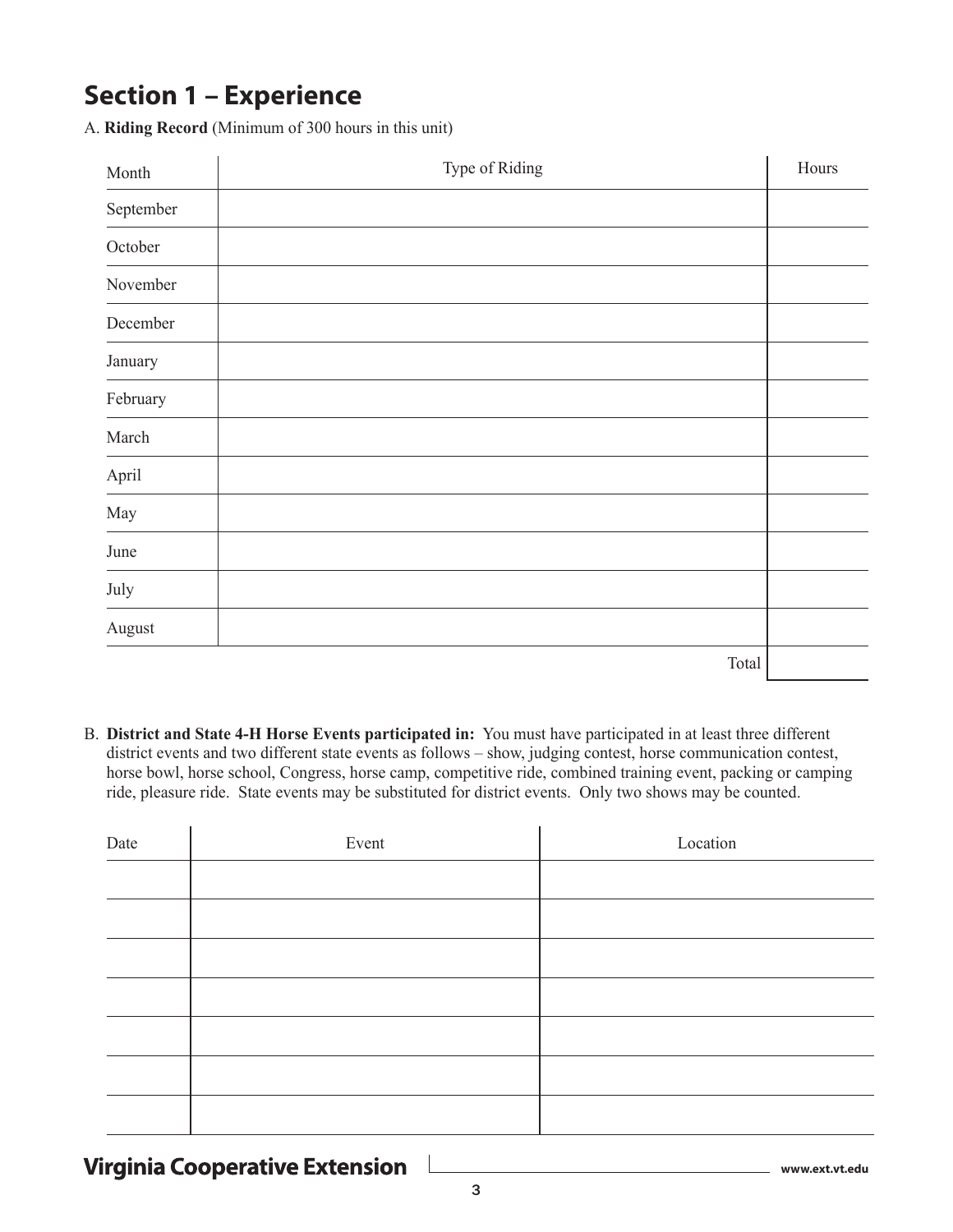C. **Awards won:** You must have won a blue Danish award in fitting and showmanship at either a district or the State 4-H Horse Show or five blues in county shows. Plus, you must have won one blue or two red or three yellow ribbons in any horse shows. Plus, you must have won one blue or two red or three yellow ribbons in equitation classes in any horse shows.

| Date | Event | Location | Placing | Ribbons Won |
|------|-------|----------|---------|-------------|
|      |       |          |         |             |
|      |       |          |         |             |
|      |       |          |         |             |
|      |       |          |         |             |
|      |       |          |         |             |
|      |       |          |         |             |
|      |       |          |         |             |
|      |       |          |         |             |
|      |       |          |         |             |
|      |       |          |         |             |
|      |       |          |         |             |
|      |       |          |         |             |

D. Give the date and the approximate distance you rode each day to total 50 miles. (The 50 miles should be ridden over a period of two or three consecutive days or over a period of one or two days if it is an approved endurance or competitive ride.)

| Date | Distance |
|------|----------|
|      |          |
|      |          |
|      |          |
|      |          |

Describe how you conditioned yourself and your horse/s for this ride.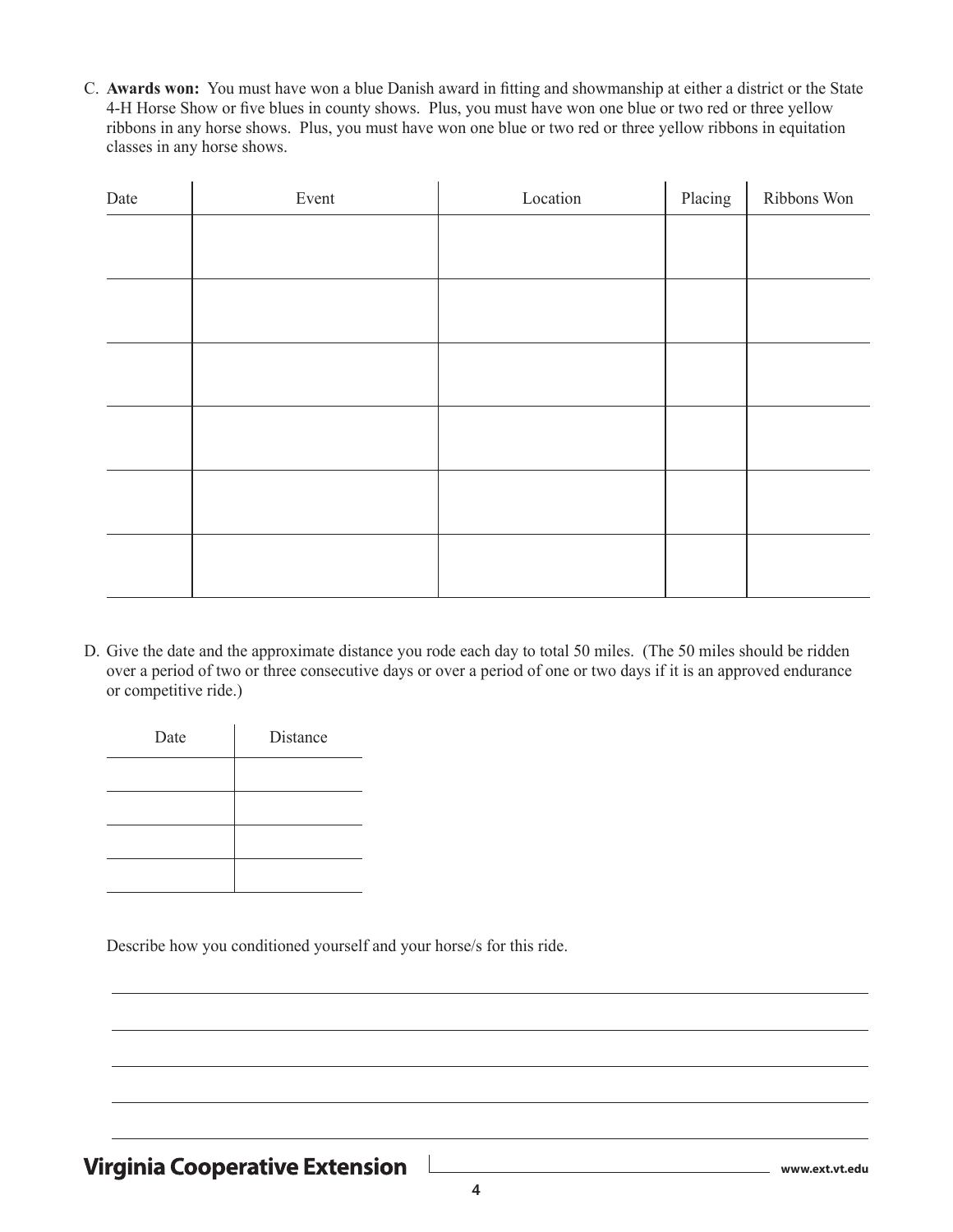Describe how you completed the ride and how the ride was supervised (by either a qualified distance rider and/or veterinarian).

Describe how you cared for the horse after the ride.

E. You must break a green horse for riding. Briefly describe how this was accomplished.

F. You must have assisted in horsemanship instruction. What was the nature of this instruction?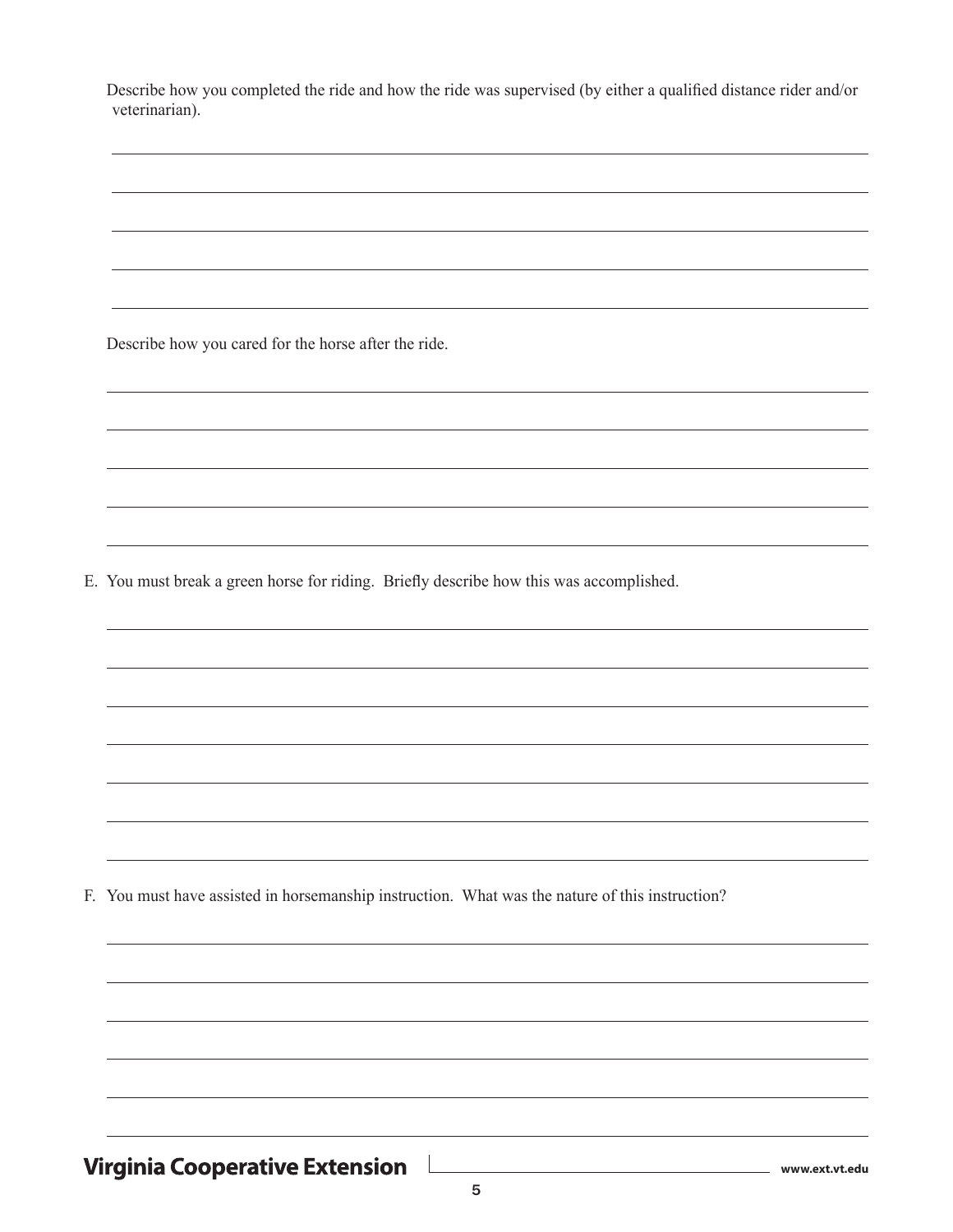| G. You must teach beginners at least three aspects of horsemanship or stable management. What was the nature of |  |
|-----------------------------------------------------------------------------------------------------------------|--|
| this instruction?                                                                                               |  |
|                                                                                                                 |  |

H. List the names of at least two horse magazines that you read on a regular basis.

| Title | Author |
|-------|--------|
|       |        |
|       |        |
|       |        |
|       |        |
|       |        |
|       |        |

I. Briefly describe how you would instruct a beginner to wisely go about selecting and buying a horse (kind, suitability, cost, source, health, and soundness).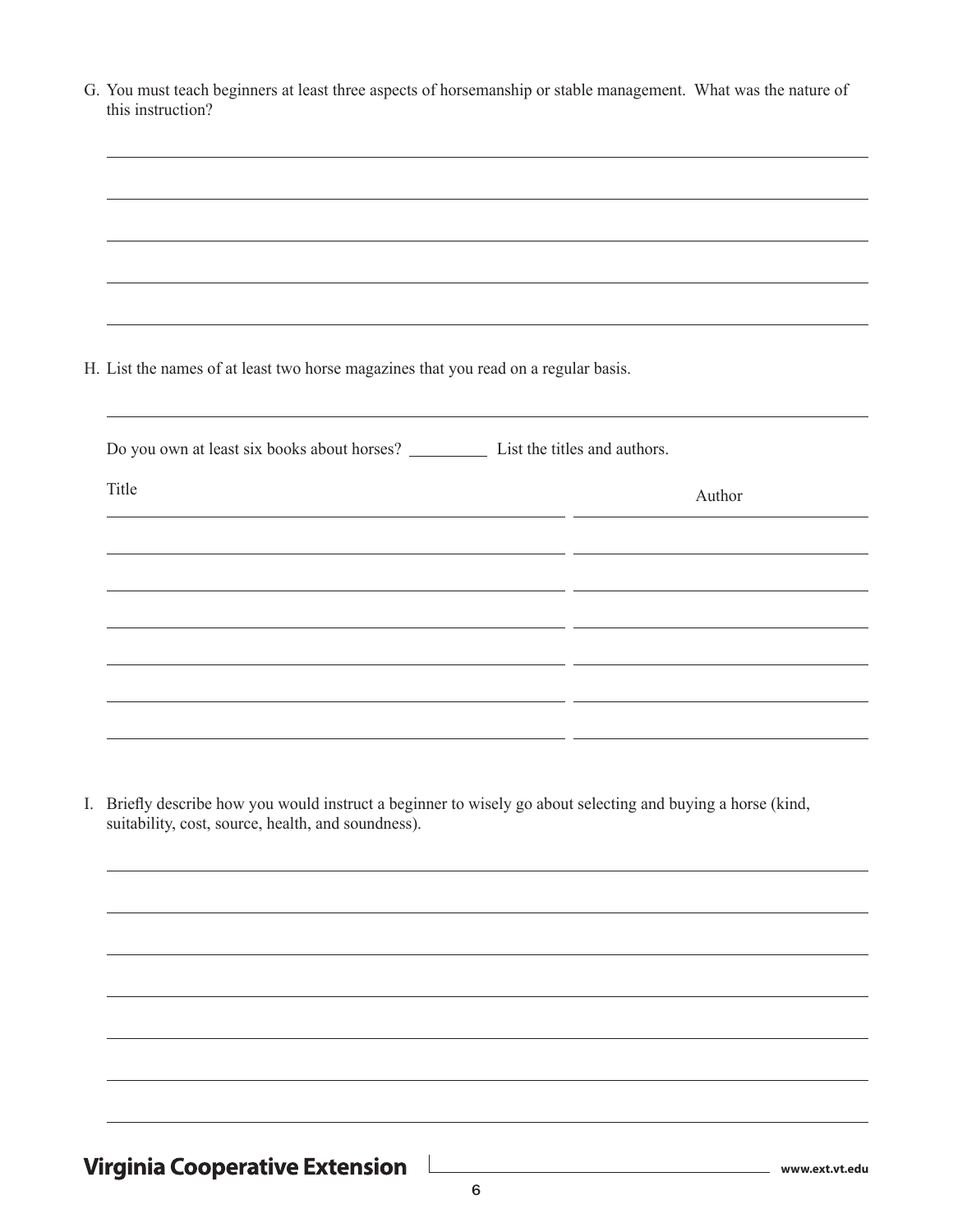J. Design and sketch a horse facility – stalls, tack room, feed room, etc.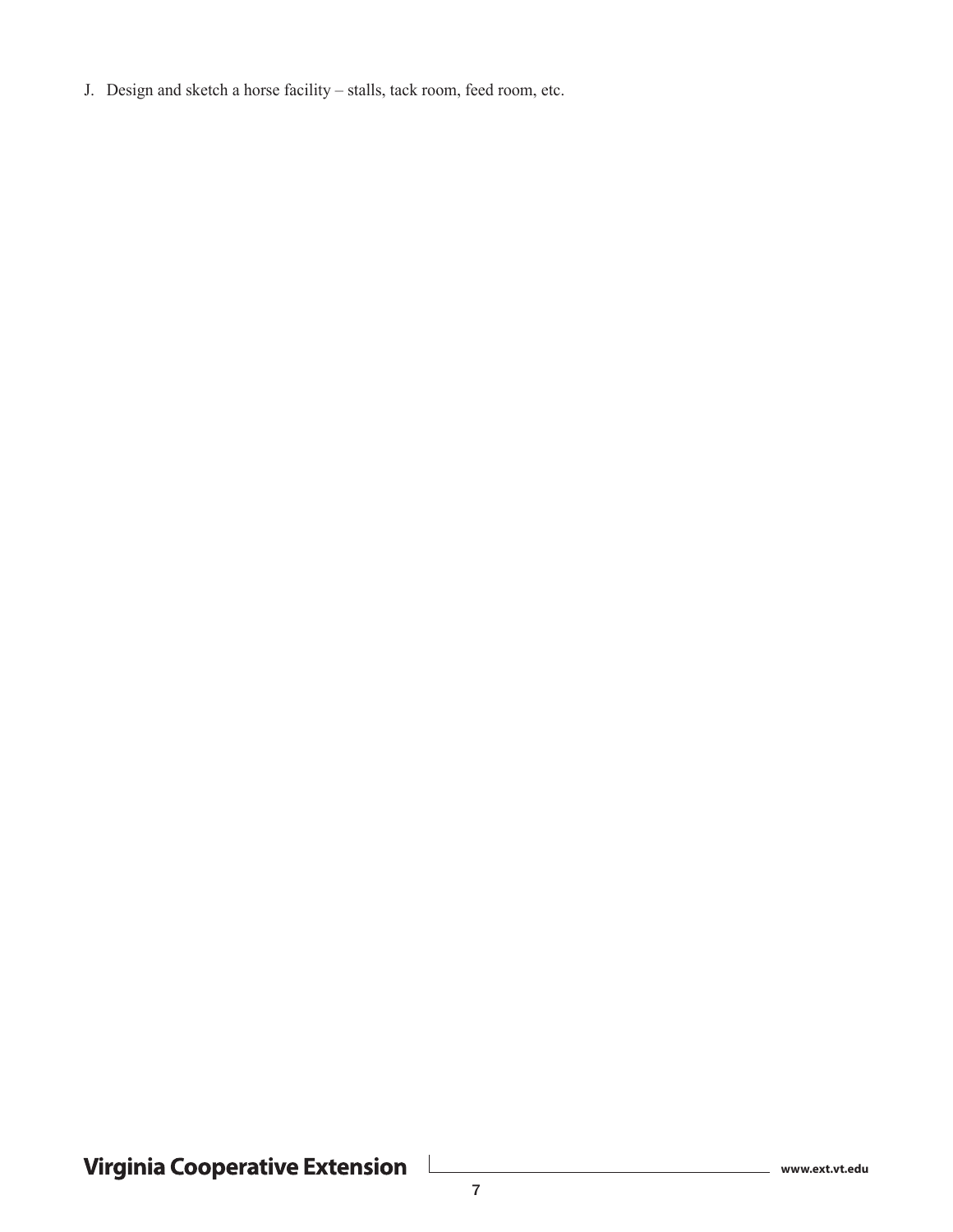K. Design and sketch two kinds of fences suitable and safe for horses.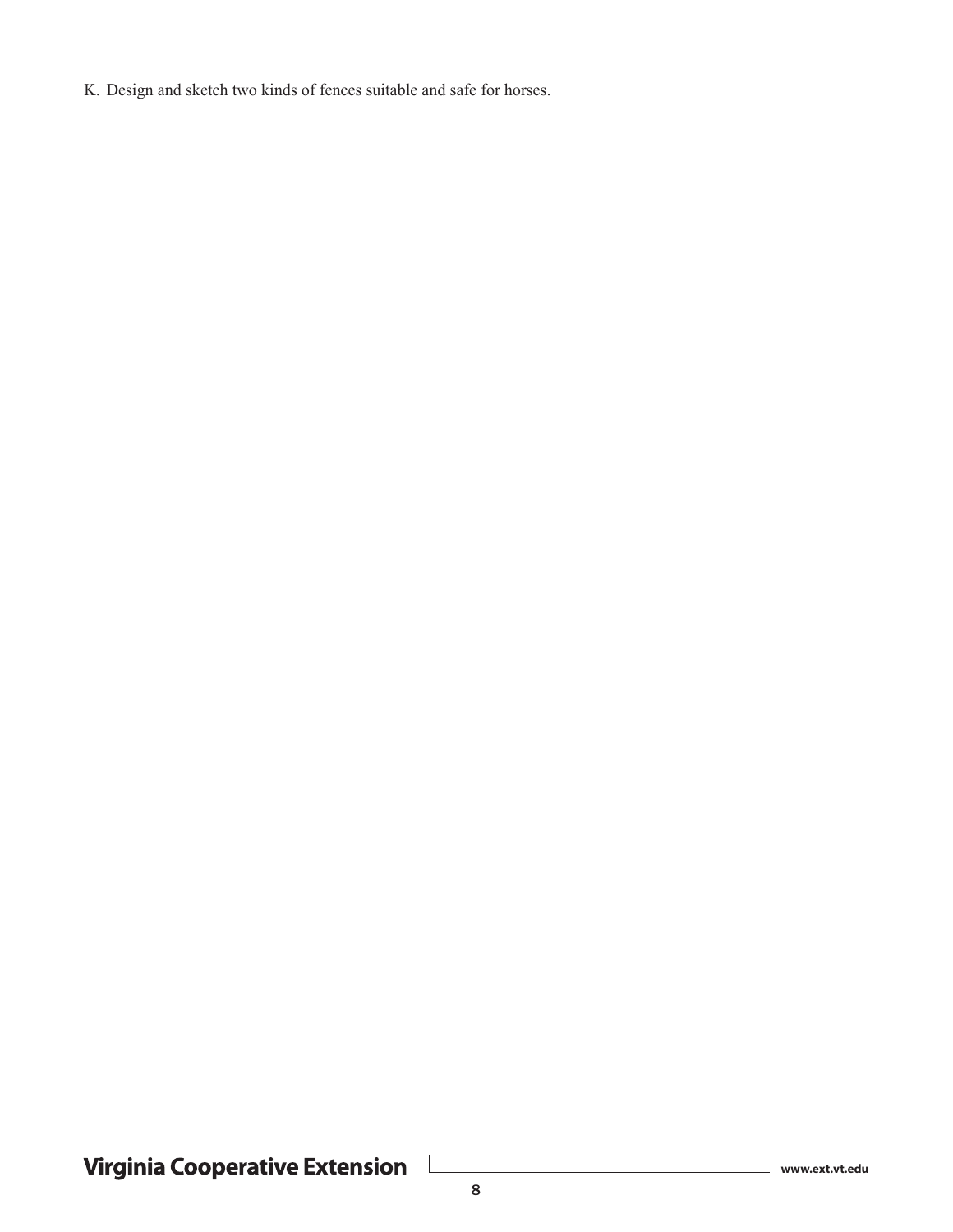L. You must attend an intensive riding short course or clinic (one day minimum).

| $Date/s$ $\qquad \qquad$                                                                                                                                                                                                            |
|-------------------------------------------------------------------------------------------------------------------------------------------------------------------------------------------------------------------------------------|
|                                                                                                                                                                                                                                     |
| M. You must have observed or assisted with the breeding of a mare. List date/s, location, and professional manager<br>or veterinarian supervising.                                                                                  |
|                                                                                                                                                                                                                                     |
| Location expansion and the set of the set of the set of the set of the set of the set of the set of the set of the set of the set of the set of the set of the set of the set of the set of the set of the set of the set of t      |
|                                                                                                                                                                                                                                     |
| N. You must have observed or assisted with the proper care of a mare prior to, during, and after foaling.                                                                                                                           |
|                                                                                                                                                                                                                                     |
| Location <u>example</u> and the contract of the contract of the contract of the contract of the contract of the contract of the contract of the contract of the contract of the contract of the contract of the contract of the con |
|                                                                                                                                                                                                                                     |
| O. Consult with a veterinarian or professional about a basic preventative medicine program for your horse and<br>outline the details.                                                                                               |
|                                                                                                                                                                                                                                     |
| ,我们也不能会在这里,我们也不能会在这里,我们也不能会在这里,我们也不能会在这里,我们也不能会在这里,我们也不能会在这里,我们也不能会不能会不能会。""我们,我们                                                                                                                                                   |
| ,我们也不会有什么。""我们的人,我们也不会有什么?""我们的人,我们也不会有什么?""我们的人,我们也不会有什么?""我们的人,我们也不会有什么?""我们的人                                                                                                                                                    |
|                                                                                                                                                                                                                                     |
|                                                                                                                                                                                                                                     |
|                                                                                                                                                                                                                                     |
| P. Briefly discuss trailer safety and safety for transporting horses.                                                                                                                                                               |
|                                                                                                                                                                                                                                     |
|                                                                                                                                                                                                                                     |
|                                                                                                                                                                                                                                     |
|                                                                                                                                                                                                                                     |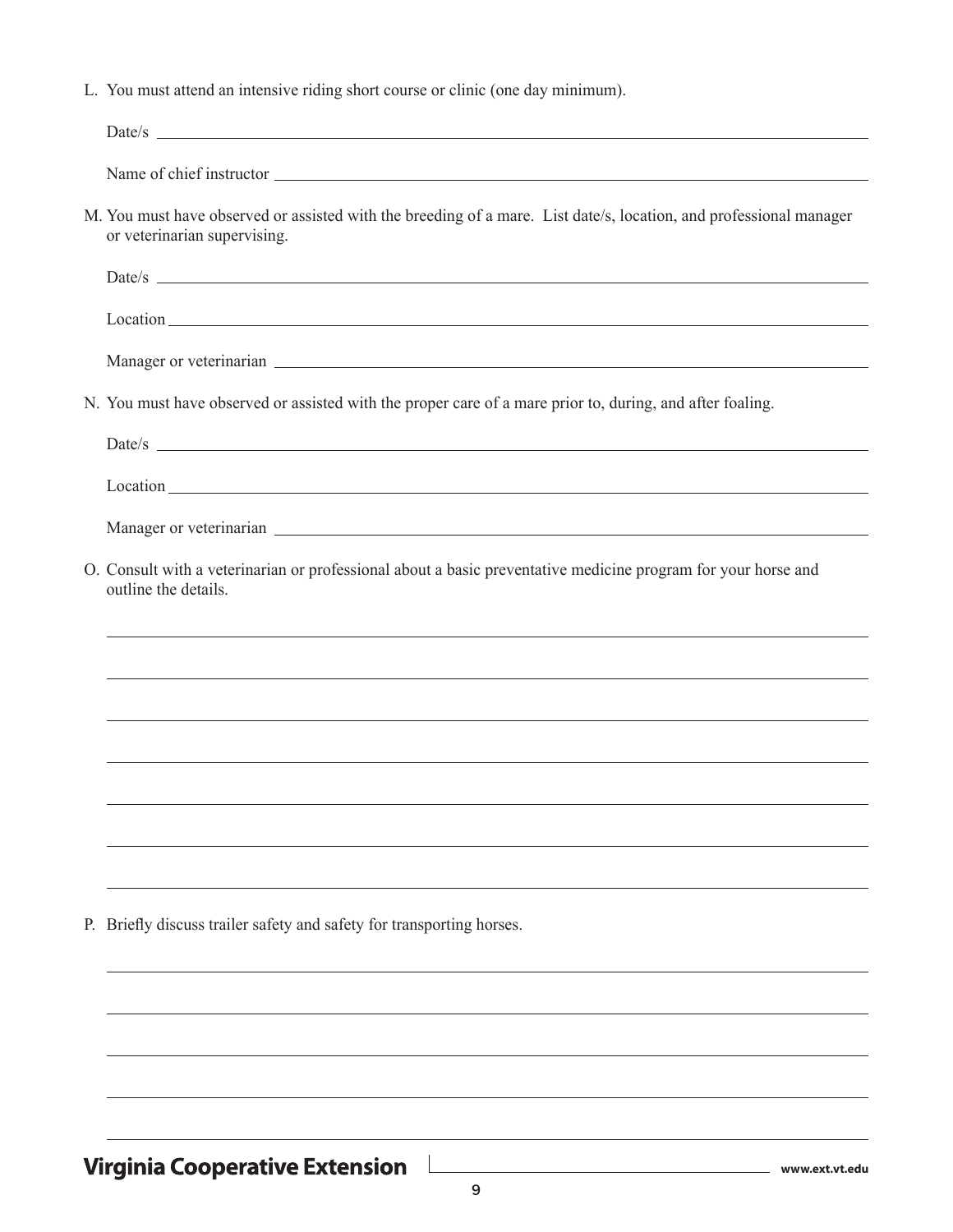Q. With the help of your project leader or Extension Agent collect, prepare, and have analyzed a hay sample for a forage test. List the kind of hay and test results below.

R. With the help of your project leader or Extension Agent collect, prepare, and have analyzed a soil sample for a horse pasture. Record below the test results and fertilization recommendations.

S. Briefly discuss pasture management for horses.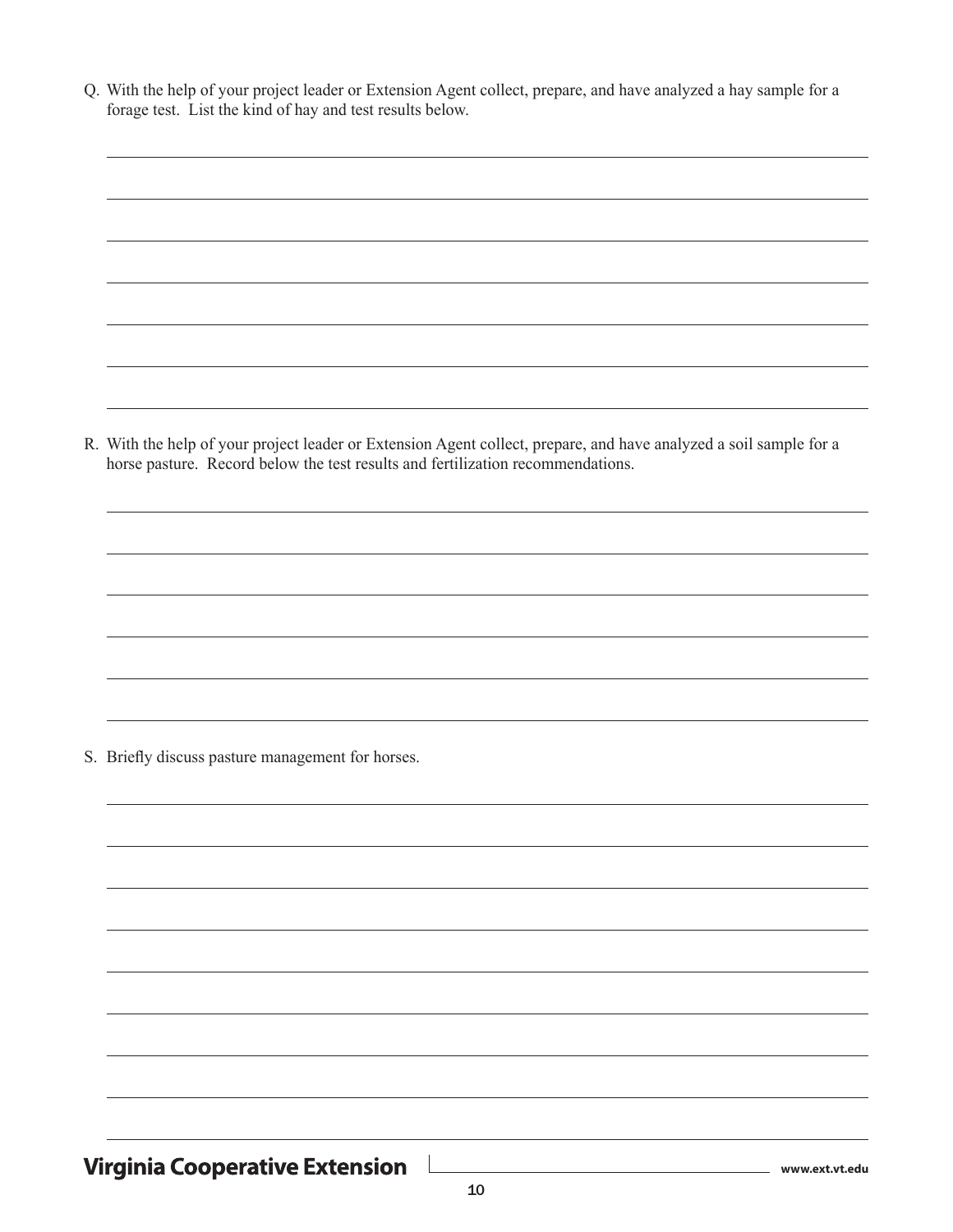Briefly discuss some of the problems which may be involved with the grazing of:

1) Sorghum type plants

2) Fescue

3) Clover

T. Briefly discuss proper ways to handle and to dispose of horse manure.

U. Additional learning experiences in 4-H.

Give the date, name, and location of 4-H functions (other than horse) you attended at the county, district, and state levels.

| Date | Name of Function | Location |
|------|------------------|----------|
|      |                  |          |
|      |                  |          |
|      |                  |          |
|      |                  |          |
|      |                  |          |
|      |                  |          |
|      |                  |          |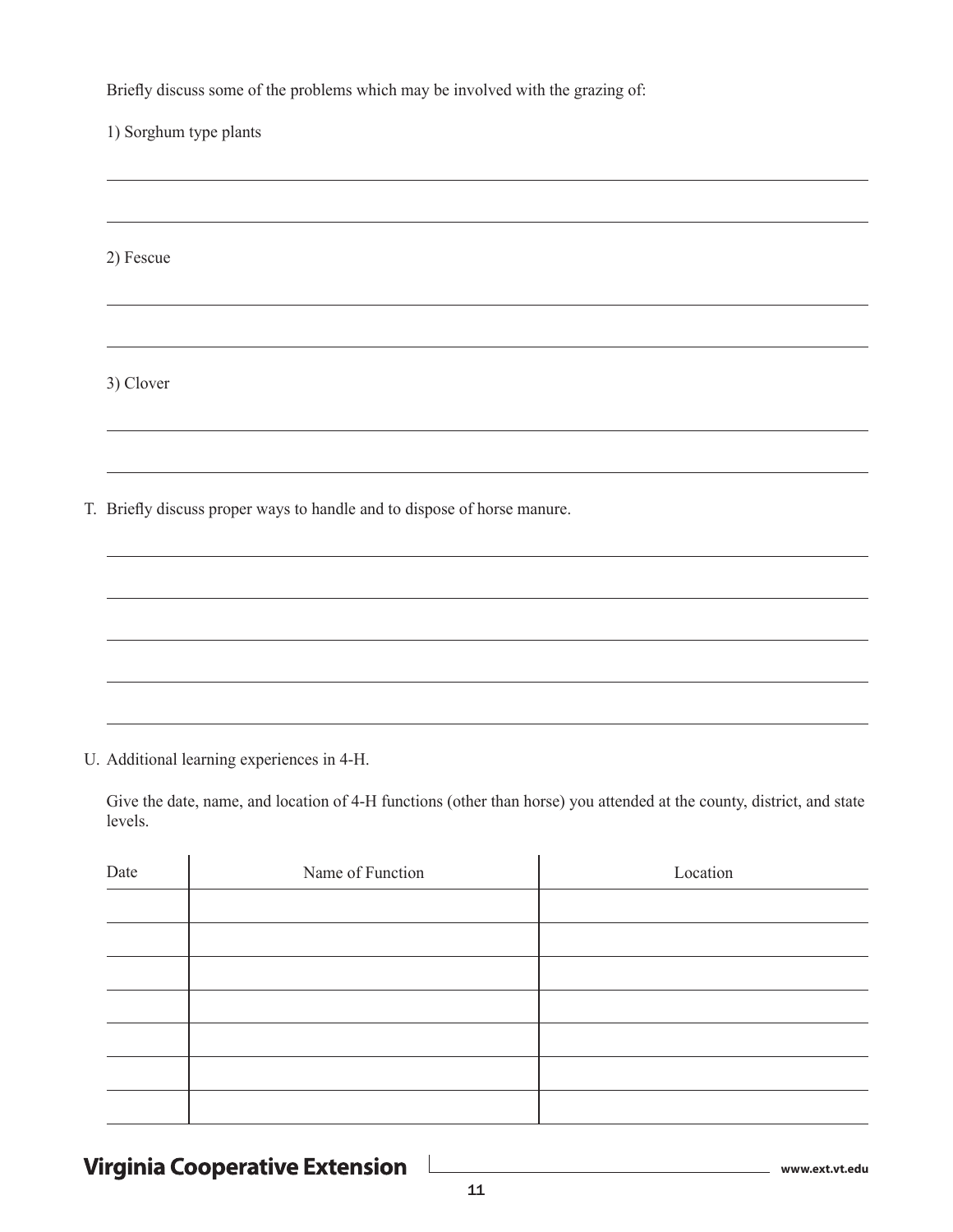V. List five talks or demonstrations you presented at 4-H club meetings (three must have been about horses)

| Date | Demonstration |  |
|------|---------------|--|
|      |               |  |
|      |               |  |
|      |               |  |
|      |               |  |
|      |               |  |
|      |               |  |

W. List four or more 4-H projects you completed other than the 4-H horse projects.

- X. Give the year or years during which you have served as a 4-H junior leader.
- Y. Give the date on which you submitted a 4-H accumulated achievement record book (any area) at the county, district, or state level.
- Z. Discuss at least one community service project that you conducted with your club.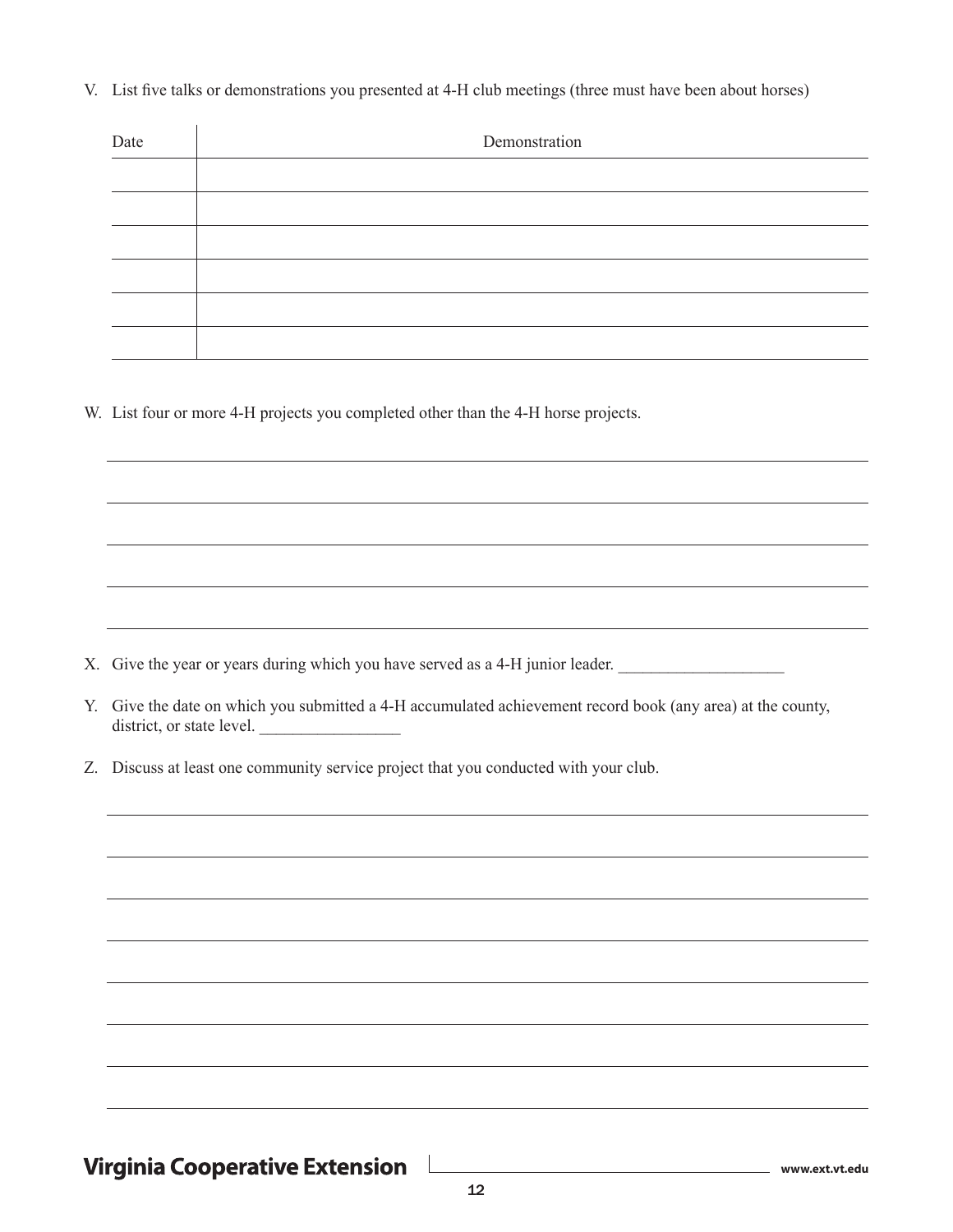| Discuss at least one program that you conducted or assisted with for either riding for the handicapped or for youth |  |  |  |  |
|---------------------------------------------------------------------------------------------------------------------|--|--|--|--|
| not able to own a horse.                                                                                            |  |  |  |  |

| Discuss your plans for future involvement with horses. |  |  |
|--------------------------------------------------------|--|--|
|                                                        |  |  |
|                                                        |  |  |
|                                                        |  |  |
|                                                        |  |  |
|                                                        |  |  |
|                                                        |  |  |
|                                                        |  |  |
|                                                        |  |  |
|                                                        |  |  |
|                                                        |  |  |
|                                                        |  |  |
|                                                        |  |  |
|                                                        |  |  |
|                                                        |  |  |
|                                                        |  |  |
|                                                        |  |  |
|                                                        |  |  |
|                                                        |  |  |
|                                                        |  |  |
|                                                        |  |  |
|                                                        |  |  |
|                                                        |  |  |
|                                                        |  |  |
|                                                        |  |  |
|                                                        |  |  |
|                                                        |  |  |
|                                                        |  |  |
|                                                        |  |  |
|                                                        |  |  |
|                                                        |  |  |
|                                                        |  |  |
|                                                        |  |  |
|                                                        |  |  |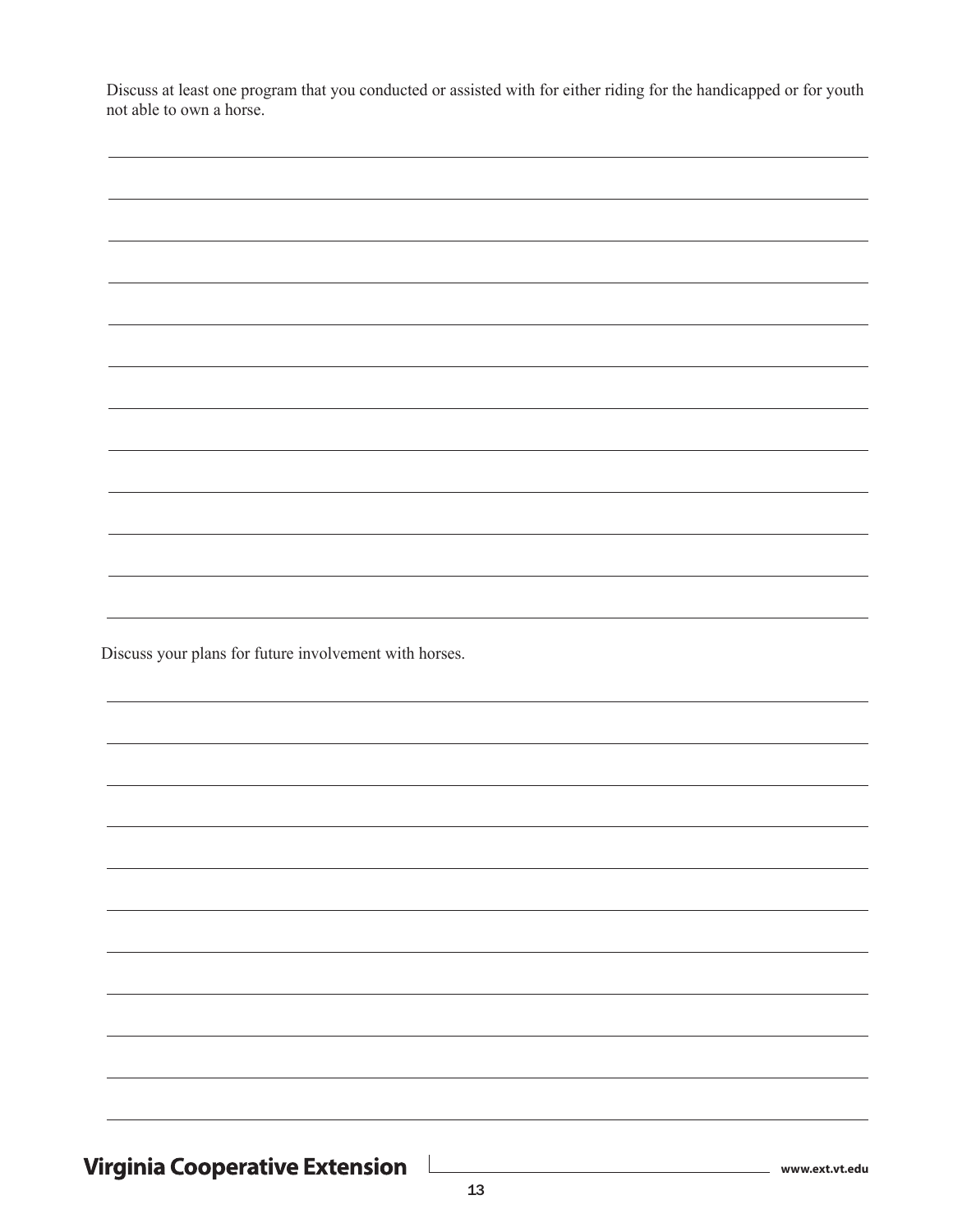## **Section 2 – Knowledge**

A. Trace or draw the following, label and identify the various parts.

#### **Skeleton of the Horse**

**Reproductive Tract of the Mare**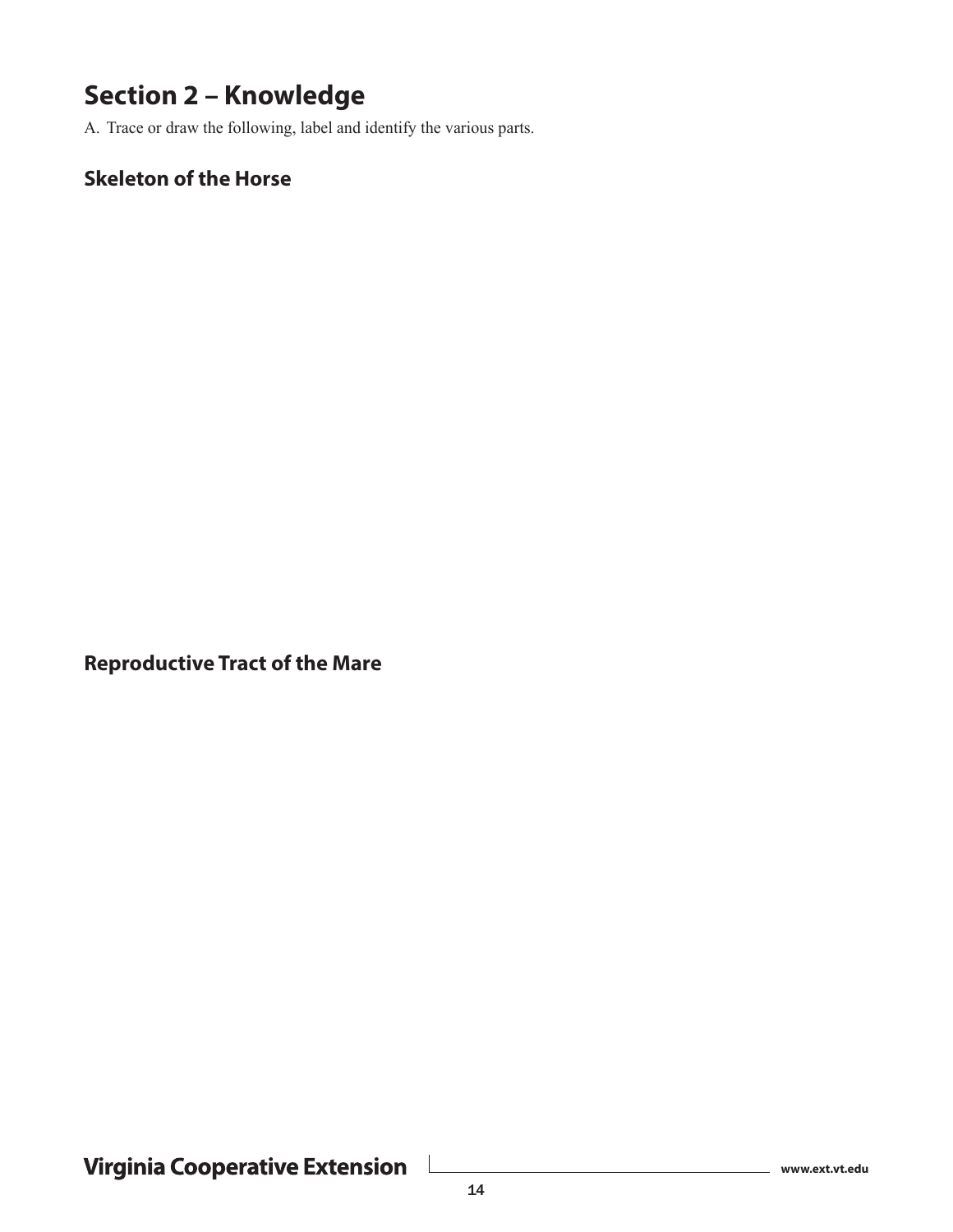#### **Digestive System of the Horse**

#### **Parts of the Pastern and Hoof**

(cannon to toe) Do three sketches – exterior, cut away section, and bottom surface of the hoof.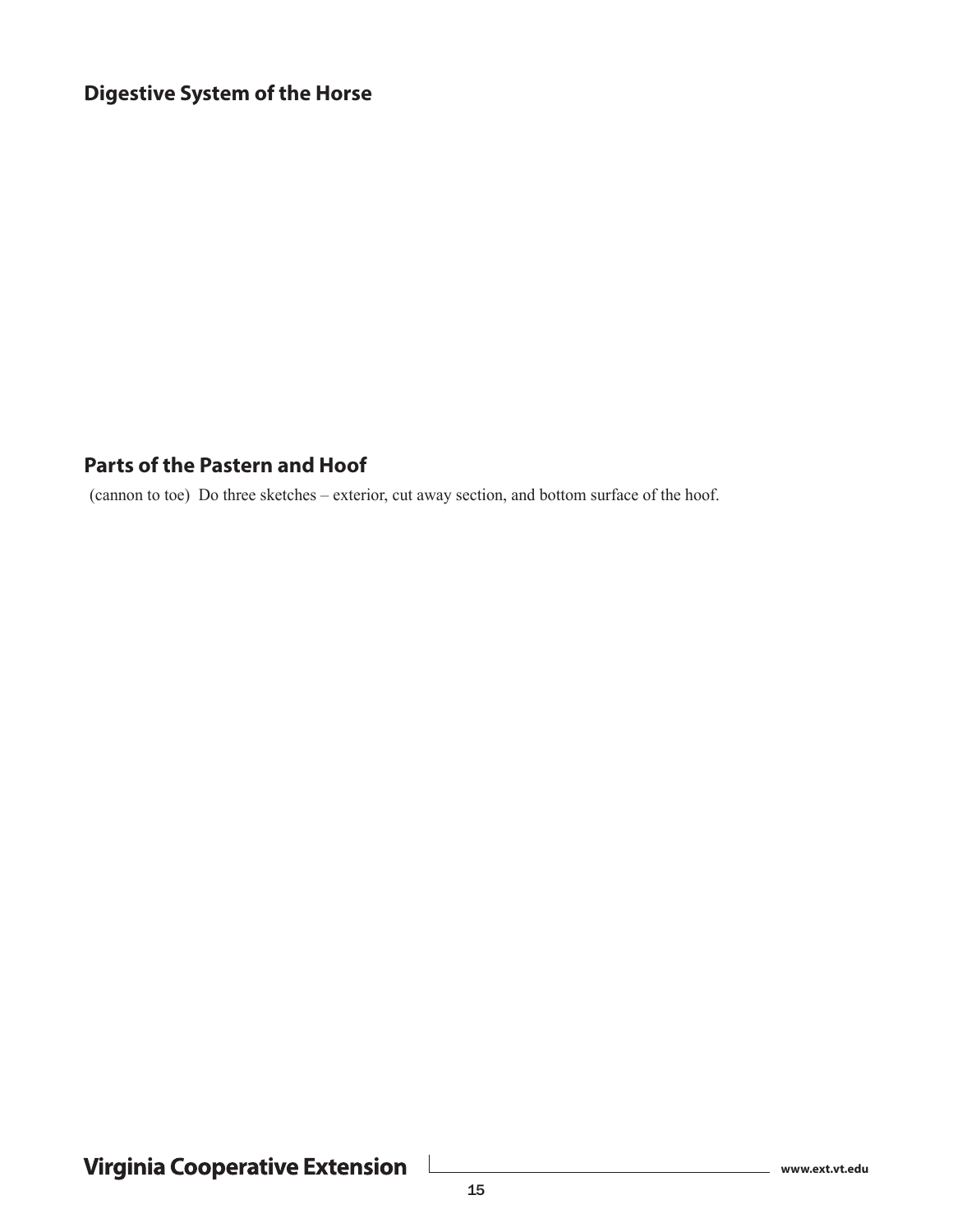B. Determine the age of a horse by examining its teeth in the presence of a leader or designated inspector.

4-H Leader Date

C. List several parasites which cause problems for the horse.

| Internal | External |
|----------|----------|
|          |          |
|          |          |
|          |          |
|          |          |
|          |          |
|          |          |

D. Discuss the acceptable calcium and phosphorus ratios in a horse feed.

E. List and discuss causes, prevention, and possible solutions for at least five common stable vices of the horse.

| <u> 1989 - Andrea Andrew Maria (h. 1989).</u><br>1905 - Andrew Maria (h. 1906).                                                                                                                                                      |
|--------------------------------------------------------------------------------------------------------------------------------------------------------------------------------------------------------------------------------------|
| 2.                                                                                                                                                                                                                                   |
|                                                                                                                                                                                                                                      |
| the company of the company of<br><u> 1989 - Johann Barnett, fransk politiker</u>                                                                                                                                                     |
| $3.$ $\overline{\phantom{a}}$                                                                                                                                                                                                        |
|                                                                                                                                                                                                                                      |
|                                                                                                                                                                                                                                      |
| $4. \underline{\hspace{1cm}}$                                                                                                                                                                                                        |
| <u>and the company of the company of the company of the company of the company of the company of the company of the company of the company of the company of the company of the company of the company of the company of the com</u> |
|                                                                                                                                                                                                                                      |
|                                                                                                                                                                                                                                      |
|                                                                                                                                                                                                                                      |
|                                                                                                                                                                                                                                      |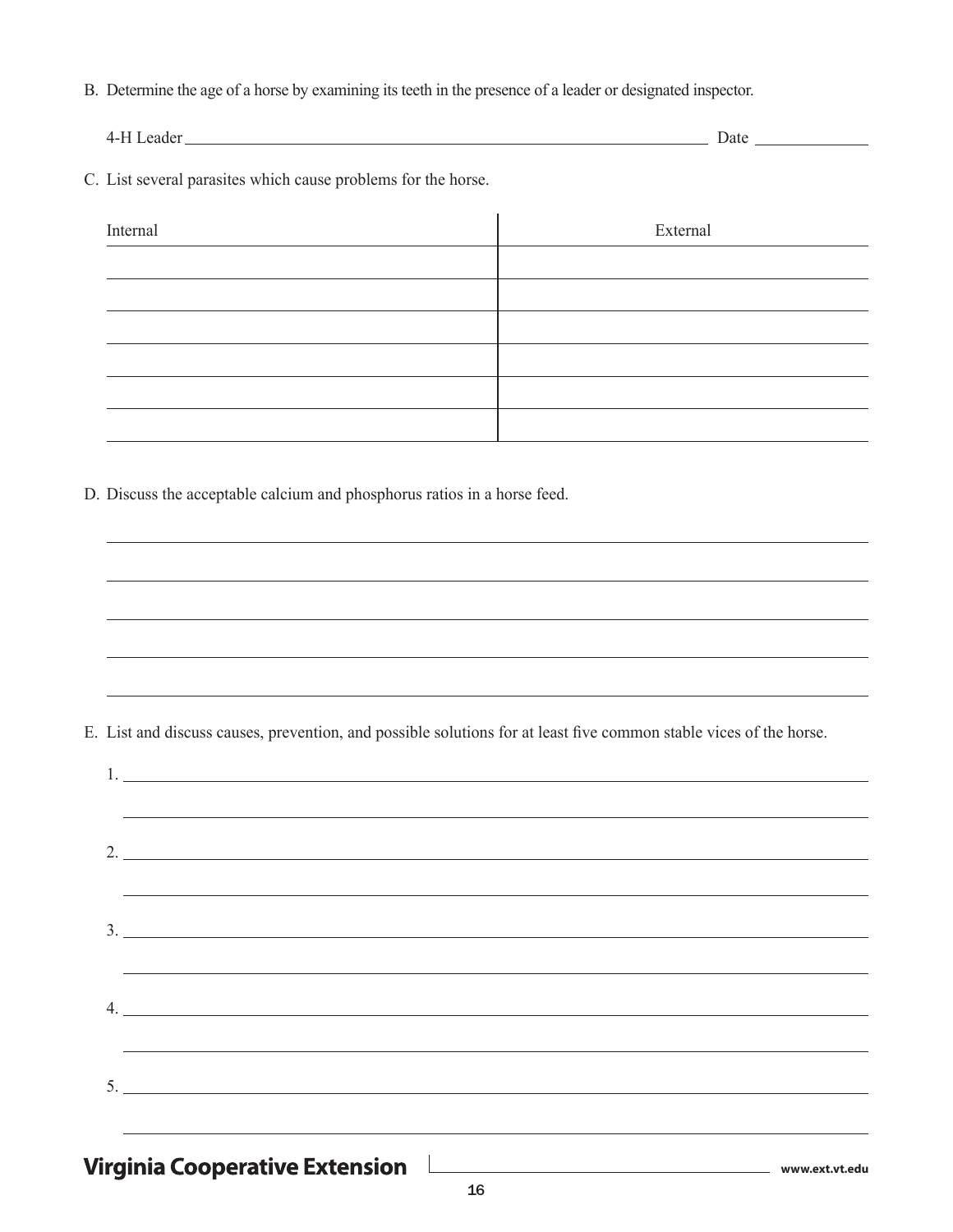| F. Other than color and markings, list or discuss at least two ways to provide a positive identification system for |
|---------------------------------------------------------------------------------------------------------------------|
| horses.                                                                                                             |

G.List the minimum medicines and veterinary materials needed in a stable and the use of each.

| Medicine or Material | Use |  |
|----------------------|-----|--|
|                      |     |  |
|                      |     |  |
|                      |     |  |
|                      |     |  |
|                      |     |  |
|                      |     |  |
|                      |     |  |
|                      |     |  |

H. Briefly outline things you have done to stress the ways to prevent accidents with horses and with people working with horses.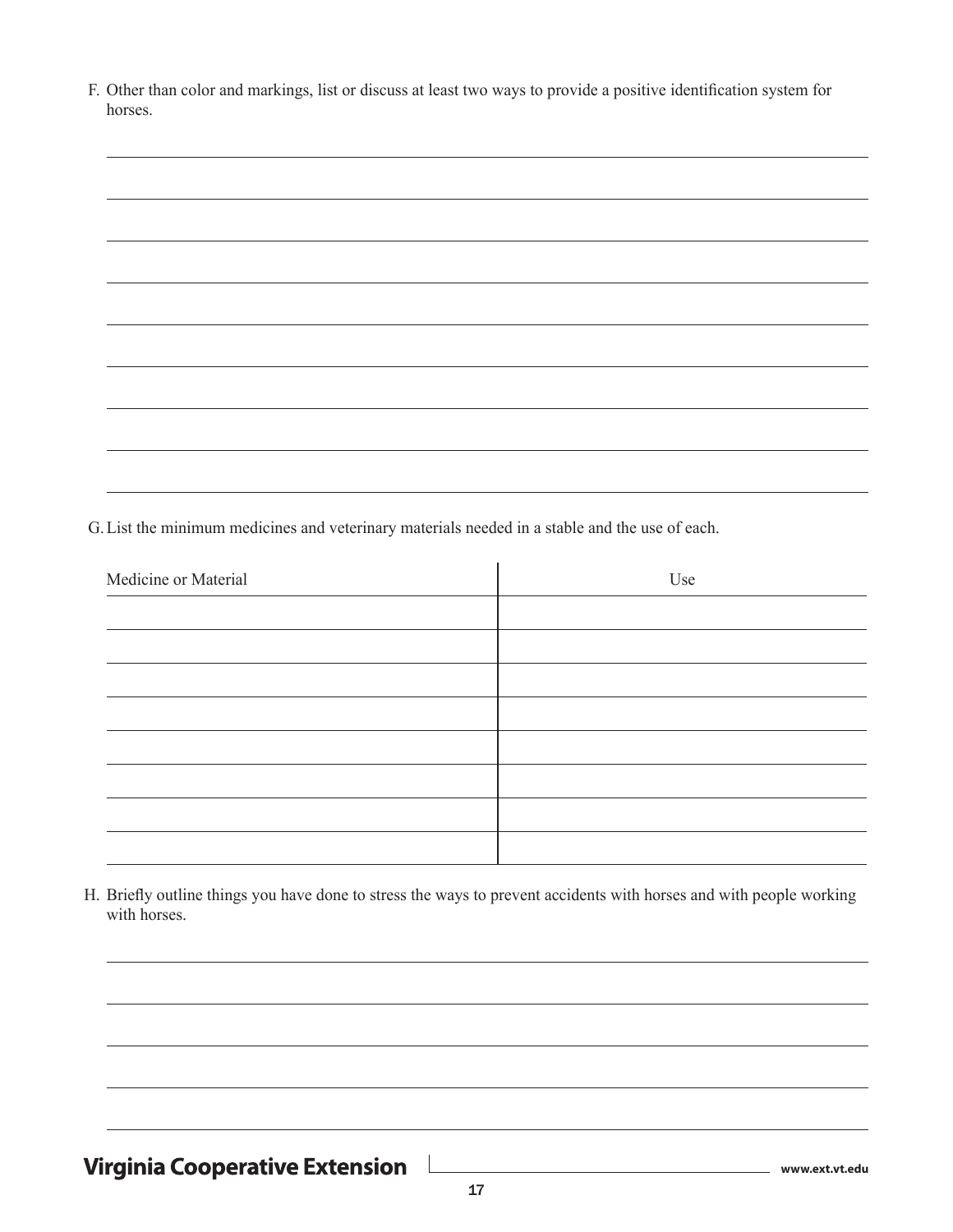| J. Briefly outline ways in which horse farms or stables may continue to operate on a basis to conserve as much |
|----------------------------------------------------------------------------------------------------------------|
| energy as possible (fuel, electricity, etc.).                                                                  |

K. Review budgets for horse operations (or your record book) and briefly discuss ways to reduce operating costs and/ or increase profits.

L. Compare the following kinds of hay.

|                      | <b>TDN</b> | % Crude Protein | Calcium<br>Grams Per Lb. | Phosphorus<br>Grams Per Lb. |
|----------------------|------------|-----------------|--------------------------|-----------------------------|
| Alfalfa              |            |                 |                          |                             |
| Timothy              |            |                 |                          |                             |
| <b>Orchard Grass</b> |            |                 |                          |                             |
|                      |            |                 |                          |                             |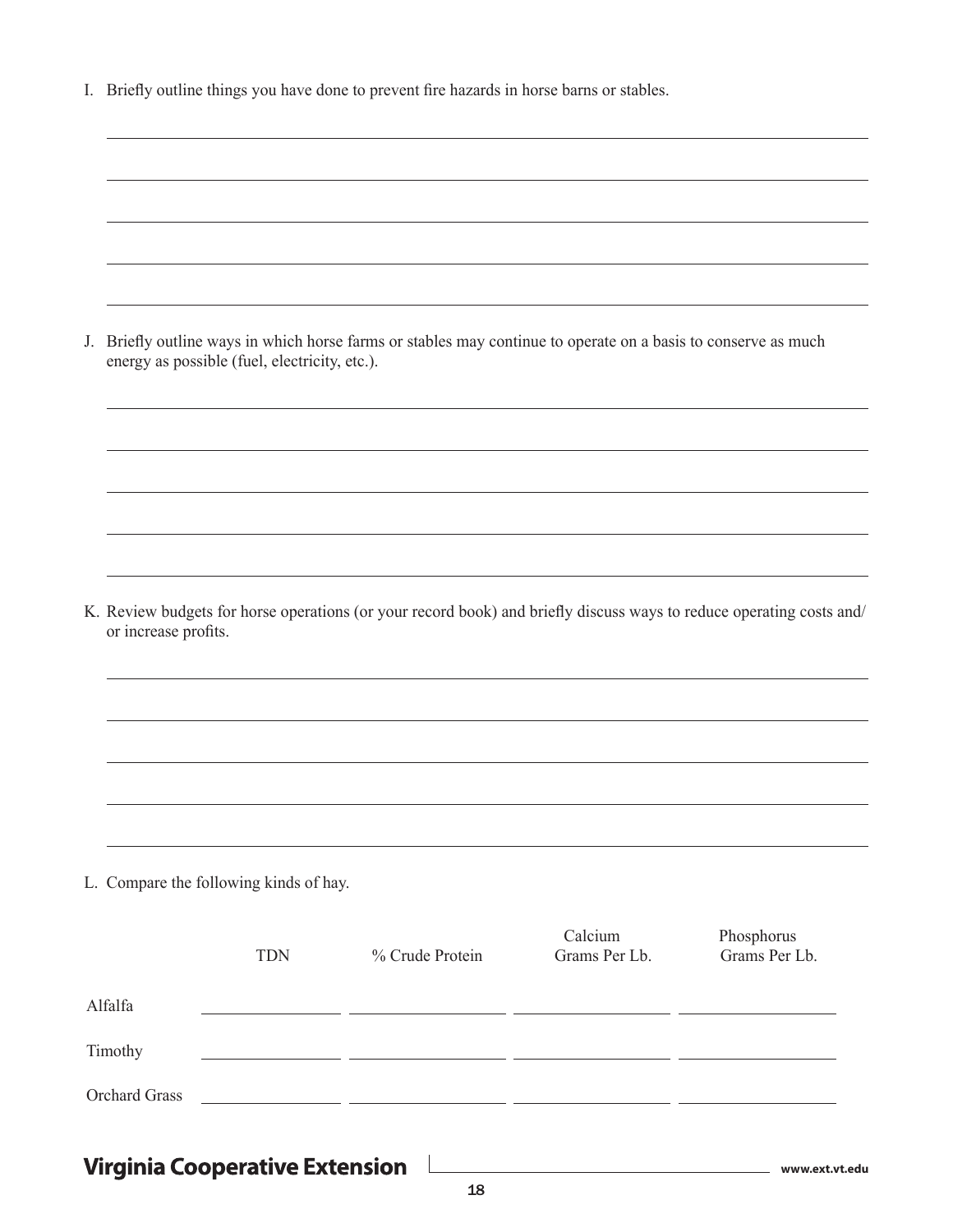## **Section 3 – Dismounted Abilities**

Give the date on which you properly demonstrated the following dismounted abilities to a designated inspector or leader. You must do at least twelve of the following; additional tests may also be added but not substituted.

|                                                                                                           | Date | Signature of<br>Inspector/Leader                                                                                    |
|-----------------------------------------------------------------------------------------------------------|------|---------------------------------------------------------------------------------------------------------------------|
| 1. Harness, hitch, and drive a horse or a team (Expert<br>supervision).                                   |      |                                                                                                                     |
| 2. Pack a horse for a packing trip ride.                                                                  |      |                                                                                                                     |
|                                                                                                           |      |                                                                                                                     |
| 4. Shoe one foot (Directly supervised and assisted by a<br>farrier).                                      |      |                                                                                                                     |
| 5. Administer a deworming agent (Advised by a<br>veterinarian).                                           |      |                                                                                                                     |
| 6. Recognize good-quality and poor-quality hay.                                                           |      |                                                                                                                     |
| 7. Diagram a hunter course.                                                                               |      |                                                                                                                     |
| 8. Diagram standard courses for barrel racing and pole bending                                            |      | <u> 1989 - Johann John Stone, mars eta industrial eta industrial eta industrial eta industrial eta industrial e</u> |
| 9. Diagram a suitable horse show trail course.                                                            |      |                                                                                                                     |
| 10. Tack on a loose shoe (Expert supervision).                                                            |      |                                                                                                                     |
| 11. Show how a horse is trained in long lines.                                                            |      |                                                                                                                     |
| 12. Discuss one humane method of destroying (putting down)<br>a horse.                                    |      |                                                                                                                     |
| 13. Prepare and submit a stable activities schedule.                                                      |      |                                                                                                                     |
| 14. Show how to present a horse for pulse and respiration<br>checks on a trail ride.                      |      |                                                                                                                     |
| 15. Prepare and submit a stable management record and<br>expense book.                                    |      |                                                                                                                     |
| 16. Point out the desirable and undesirable breed<br>characteristics of three horses of different breeds. |      |                                                                                                                     |
|                                                                                                           |      |                                                                                                                     |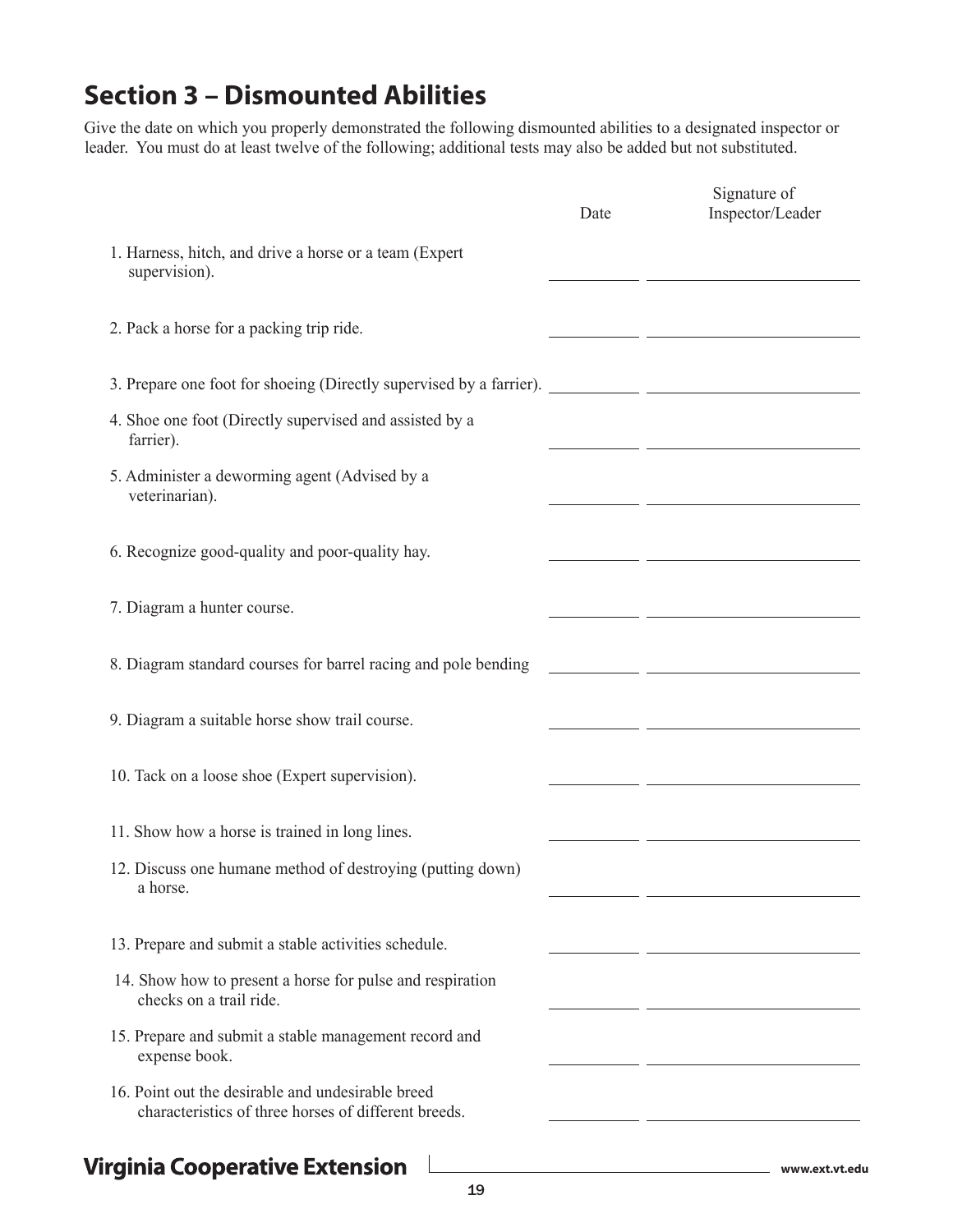|                                                                                                                                                  | Date | Signature of<br>Inspector/Leader |
|--------------------------------------------------------------------------------------------------------------------------------------------------|------|----------------------------------|
| 17. Study horse genetics and discuss the possible mating of<br>a given mare with a given stallion with a knowledgeable<br>breeding farm manager. |      |                                  |
| 18. Point out the desirable and undesirable conformation features<br>of three horses.                                                            |      |                                  |
| 19. Point out the desirable and undesirable features in a<br>way-of-going in three horses.                                                       |      |                                  |
| 20. Demonstrate longeing.                                                                                                                        |      |                                  |
| 21. Discuss the reproductive cycle of the mare.                                                                                                  |      |                                  |
| 22. Demonstrate the use of a computer to keep barn records.                                                                                      |      |                                  |
| 23. Body condition score three horses.                                                                                                           |      |                                  |
| 24. Demonstrate bandaging techniques.                                                                                                            |      |                                  |
| 25. Demonstrate clipping techniques.                                                                                                             |      |                                  |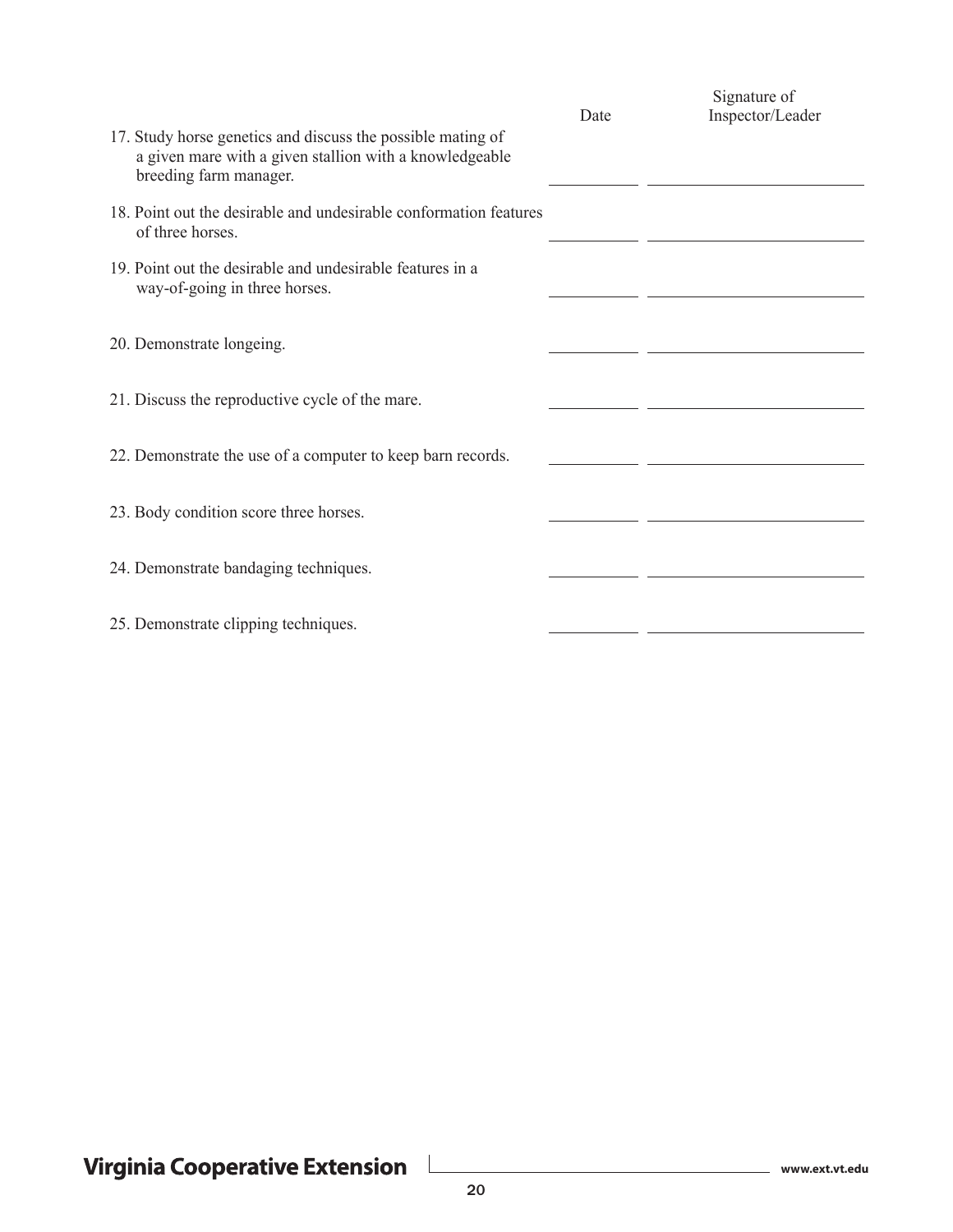#### **Section 4 – Mounted Abilities**

Give the date on which you properly demonstrated the following mounted abilities to a designated inspector or leader.

| Date | Signature of<br>Inspector/Leader                                                                                       |
|------|------------------------------------------------------------------------------------------------------------------------|
|      |                                                                                                                        |
|      |                                                                                                                        |
|      |                                                                                                                        |
|      |                                                                                                                        |
|      | <u> 2002 - Jan Samuel Barbara, martin da shekarar 1980 - 1981 - 1982 - 1982 - 1982 - 1982 - 1982 - 1983 - 1984 -</u>   |
|      |                                                                                                                        |
|      |                                                                                                                        |
|      |                                                                                                                        |
|      | <u> 1989 - Johann Stein, mars eta inperiodo eta inperiodo eta inperiodo eta inperiodo eta inperiodo eta inperiod</u>   |
|      |                                                                                                                        |
|      | <u> 1989 - Johann John Stone, mars et al. 1989 - John Stone, mars et al. 1989 - John Stone, mars et al. 1989 - Joh</u> |
|      |                                                                                                                        |
|      | <u> 1990 - Johann John Stone, mars eta inperiodo</u>                                                                   |
|      |                                                                                                                        |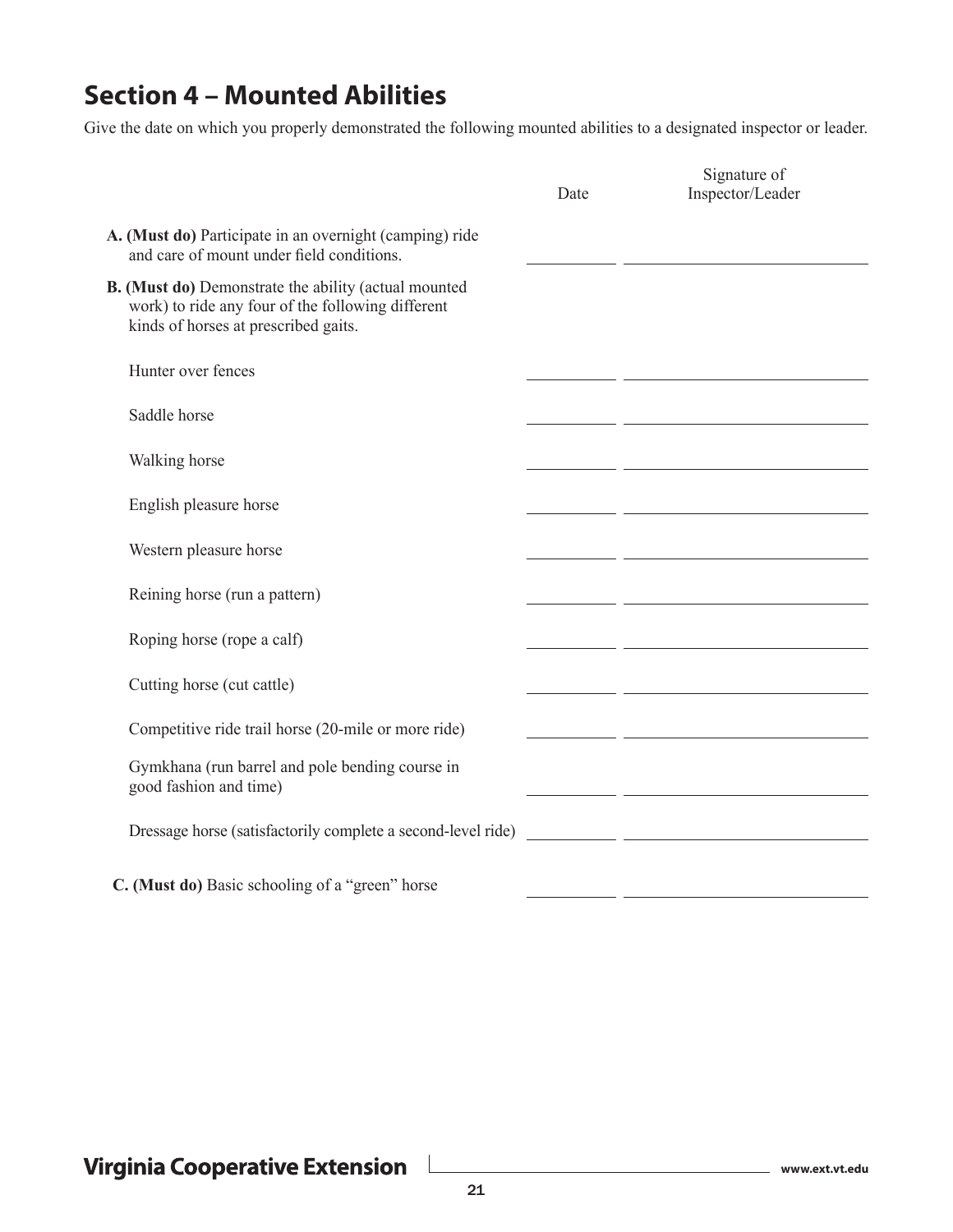#### D. **Specialized Test (Must Do)**

Each rider must design a series of specialized tests according to his or her background and area of specialization. This must be planned with the direct advice of a professional specialized in the area concerned. The tests should be written up and submitted to the state Extension Horse Specialist for any revisions and approval before beginning the tests. After approval (**must-do** contract), the test should be written up below and completed.

| $\operatorname{\mathsf{Tests}}$ | $\rm{Date}$<br>Completed | Signature of<br>Inspector/Leader |
|---------------------------------|--------------------------|----------------------------------|
|                                 |                          |                                  |
|                                 |                          |                                  |
|                                 |                          |                                  |
|                                 |                          |                                  |
|                                 |                          |                                  |
|                                 |                          |                                  |
|                                 |                          |                                  |
|                                 |                          |                                  |
|                                 |                          |                                  |
|                                 |                          |                                  |
|                                 |                          |                                  |
|                                 |                          |                                  |
|                                 |                          |                                  |
|                                 |                          |                                  |
|                                 |                          |                                  |

Special Note: Include Horse Management Record Book with this book to complete an accumulated achievement record.